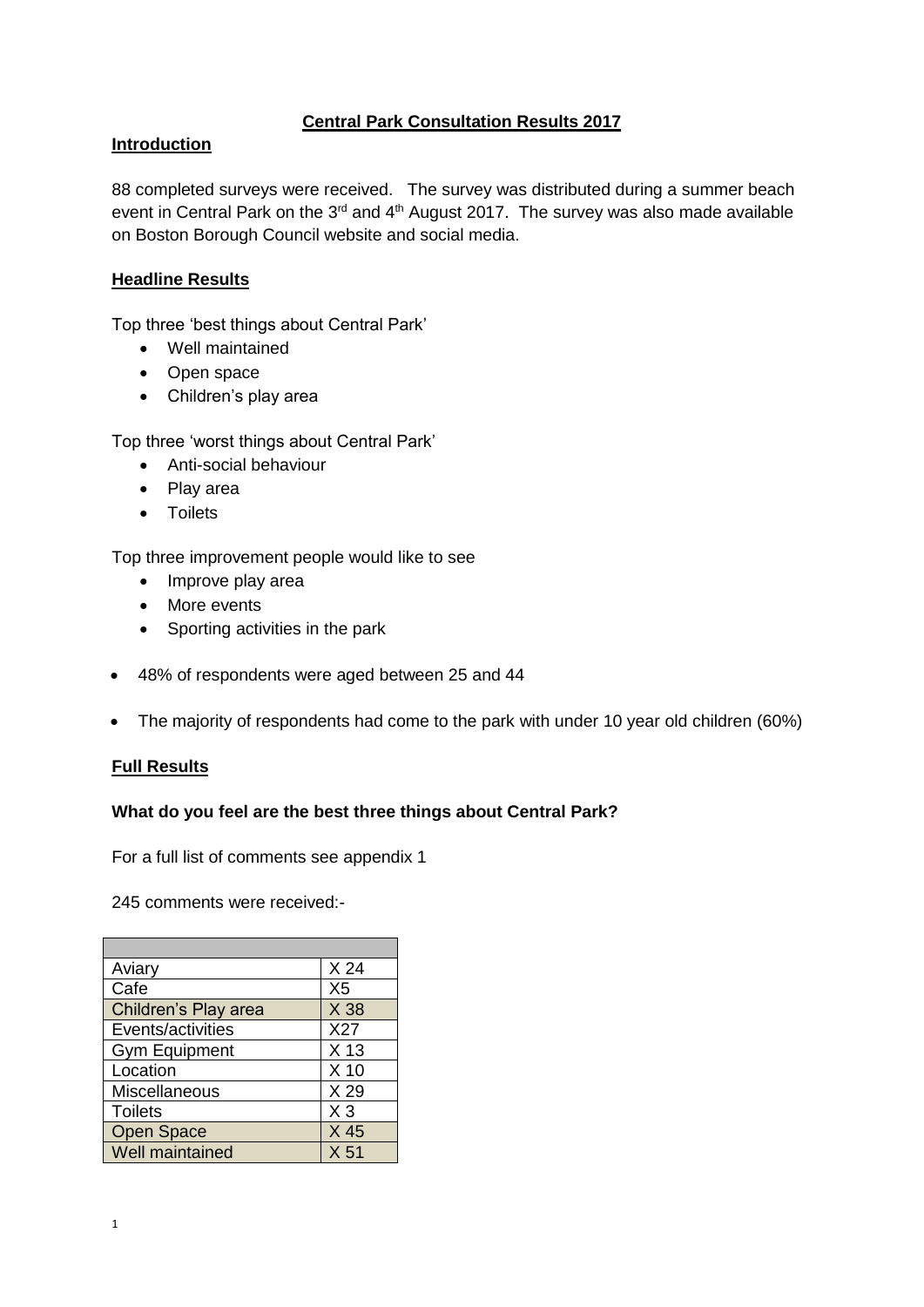**What do you feel are the worst three things about Central Park?**

For a full list of comments see appendix 1

194 comments were received:-

| <b>Anti-social Behaviour</b> | X78             |
|------------------------------|-----------------|
| <b>Bird Aviary</b>           | $X_3$           |
| Lack of seating              | X8              |
| Litter                       | X <sub>12</sub> |
| Lock the park at night       | X <sub>5</sub>  |
| Miscellaneous                | X <sub>24</sub> |
| Negative press               | X <sub>2</sub>  |
| Not enough to do             | X <sub>7</sub>  |
| Play area                    | X 36            |
| Tennis courts                | X <sub>5</sub>  |
| <b>Toilets</b>               | X <sub>14</sub> |

# **What three improvements would you like to see?**

For a full list of comments see appendix 1

193 comments were received:-

| <b>Additional seating</b>  | X <sub>7</sub>  |
|----------------------------|-----------------|
| <b>Band Stand</b>          | X <sub>15</sub> |
| <b>Bird Aviary</b>         | X <sub>2</sub>  |
| Enforce no drinking        | X <sub>2</sub>  |
| Gardens                    | X <sub>2</sub>  |
| <b>Greater supervision</b> | X <sub>16</sub> |
| Improve cafe               | $X_3$           |
| Improve play area          | X 38            |
| Lock at night              | $X_6$           |
| <b>Miscellaneous</b>       | X 25            |
| More events                | X 36            |
| Sand pit                   | X <sub>2</sub>  |
| Sporting activities in the |                 |
| park                       | $X_3$           |
| -football                  | X <sub>8</sub>  |
| - general                  | X <sub>10</sub> |
| - tennis                   |                 |
| <b>Toilets</b>             |                 |
| free toilets               | $X_3$           |
| Improve toilets            | X <sub>2</sub>  |
| Water feature/water play   | X 13            |